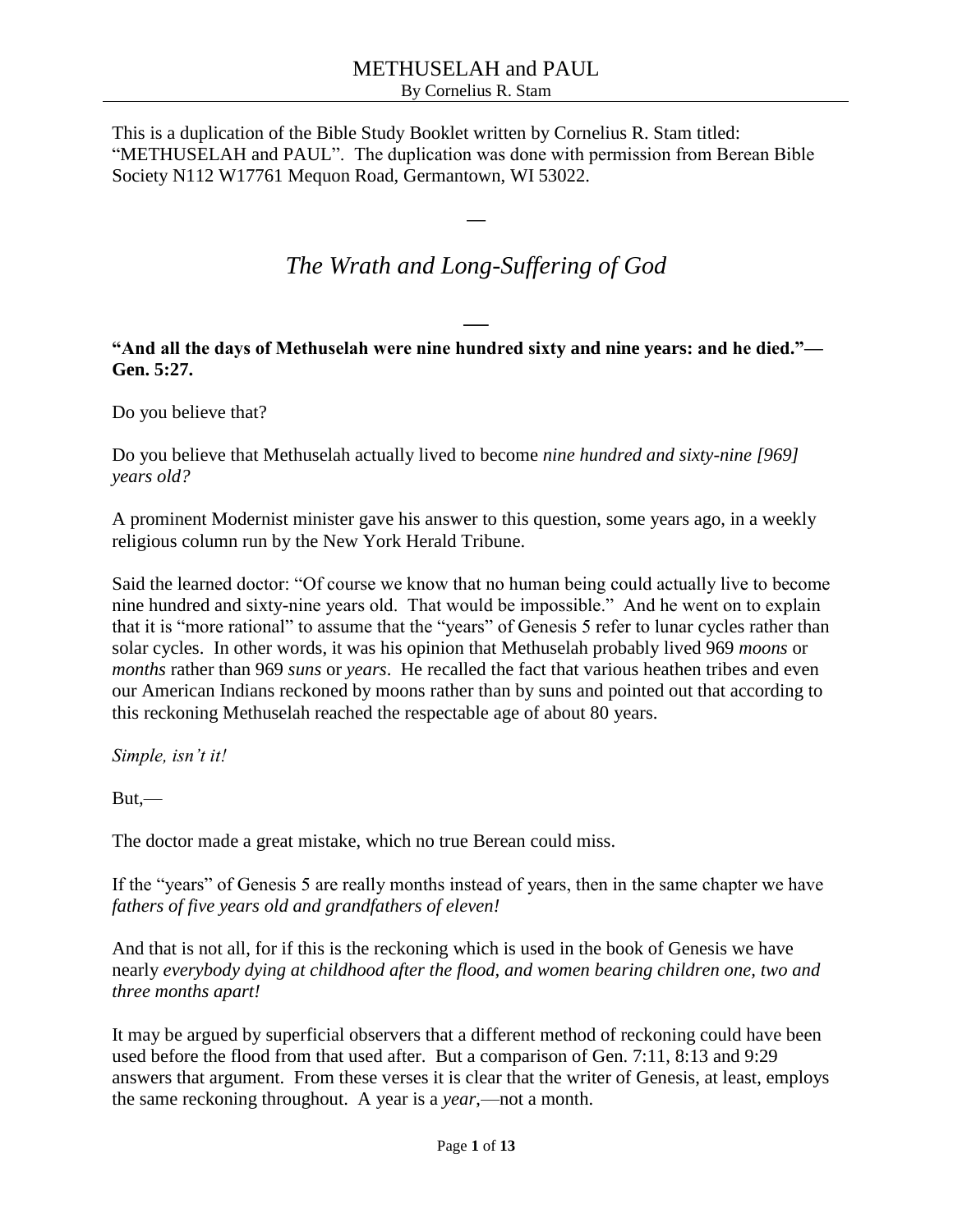Strange, is it not, how those who find it so difficult to believe the simple statement of Scripture always seem to end up with something far more difficult to believe!

Thousands of the worldly wise find it a strain on their credulity to be asked to believe that *"In the beginning God created the heaven and the earth,"* so they ask *us* to believe that somehow this vast universe just happened into existence!—that the great heavenly bodies have continued to travel in their orbits these thousands of years after having flown, like chips, from some great central mass of matter which came from who knows where!

*Man created by God in His image!* They would not be so childish as to believe *that,*—so they ask *us* to believe that it all began with a poor, lonely bit of protoplasm, drifting out on the boundless sea, which finally "decided" that it ought to knuckle down and get somewhere in life!

*And the fall!* Why, nonsense! Man has been climbing upward ever since he emerged from the slime-pit to ascend through the ape family! He can make living more intricate and involved now! He is capable of committing greater crimes! He can wage greater wars,—can wipe out whole cities at a time!

Little wonder that we read in I Cor. 3:19 that *"the wisdom of this world is foolishness with God."*

But which is worse, an unbeliever or a religious unbeliever?

Surely those who openly deny the truth are no worse than those who *"change the truth of God into a lie,* "—who brazenly alter the Word of God to make it fit their "more rational" views, who try to make God tell their lies for them!

If it is folly to *reject* the testimony of God it is far greater folly to *tamper* with it, and those who do so invariably burn their fingers.

The learned doctor who scorned the idea that Methuselah could possibly have lived to become nine hundred and sixty-nine years old only got himself into an embarrassing position with his "more rational" view. More than that, he missed the precious lesson which Methuselah's age was meant to teach, for there was a very particular reason why God allowed Methuselah to become the oldest man of all history.

## **THE DAYS OF NOAH**

In I Pet. 3:20 we read that *"the longsuffering of God waited in the days of Noah."*

In seeking for the meaning of this statement we should remember first of all that when our Lord would point out that period of history which was most notoriously wicked, He designated "the days of Noah." (Matt. 24:37).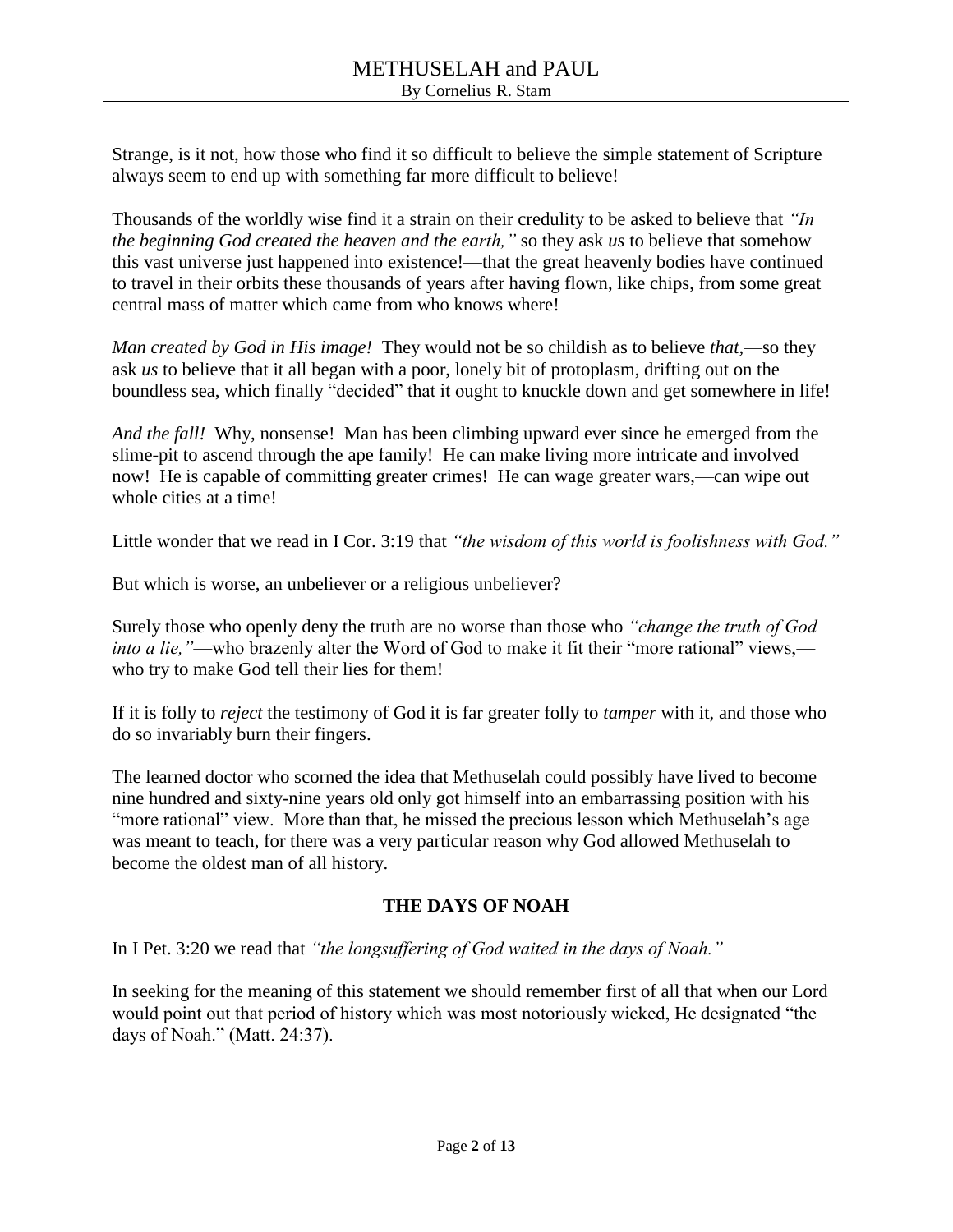The Genesis record has this to say about that depraved generation:

**"And God saw that the wickedness of man was great in the earth, and that every imagination of the thoughts of his heart was only evil continually.** 

**"And it repented the Lord that He had made man on the earth, and it grieved Him at His heart."**

**"The earth also was corrupt before God, and the earth was filled with violence."**

**"And God said unto Noah, THE END OF ALL FLESH IS COME BEFORE ME; for the earth is filled with violence through them; and, BEHOLD, I WILL DESTROY THEM WITH THE EARTH." (Gen. 6:5, 6, 11, 13).**

These were dark days indeed. Revelry, immorality and violence were the order of the day. "They did not like to retain God in their knowledge" and God was gradually giving them up to wrath and judgment.

And yet there was a ray of hope.

#### **THE LONGSUFFERING OF GOD**

God did not deal hastily with the antediluvian world. He did not immediately pour out His wrath upon them.

#### **"The Lord is merciful and gracious, slow to anger, and plenteous in mercy." (Psa. 103:8).**

This is why we read in that same awful account of the days of Noah:

## **"And the Lord said, My Spirit shall not always strive with man, for that he also is flesh: YET HIS DAYS SHALL BE AN HUNDRED AND TWENTY YEARS." (Gen. 6:3).**

This one hundred and twenty years is generally taken to be the period *"while the ark was a preparing,"* while Noah, the *"preacher of righteousness,"* in the very building of the ark, warned the world of the judgment to come.

And thus it is that Peter tells us that **"THE LONGSUFFERING OF GOD WAITED IN THE DAYS OF NOAH." (I Pet. 3:20).**

## **ANOTHER VIEW**

But the longevity of Methuselah affords another view of the longsuffering of God in those awful days.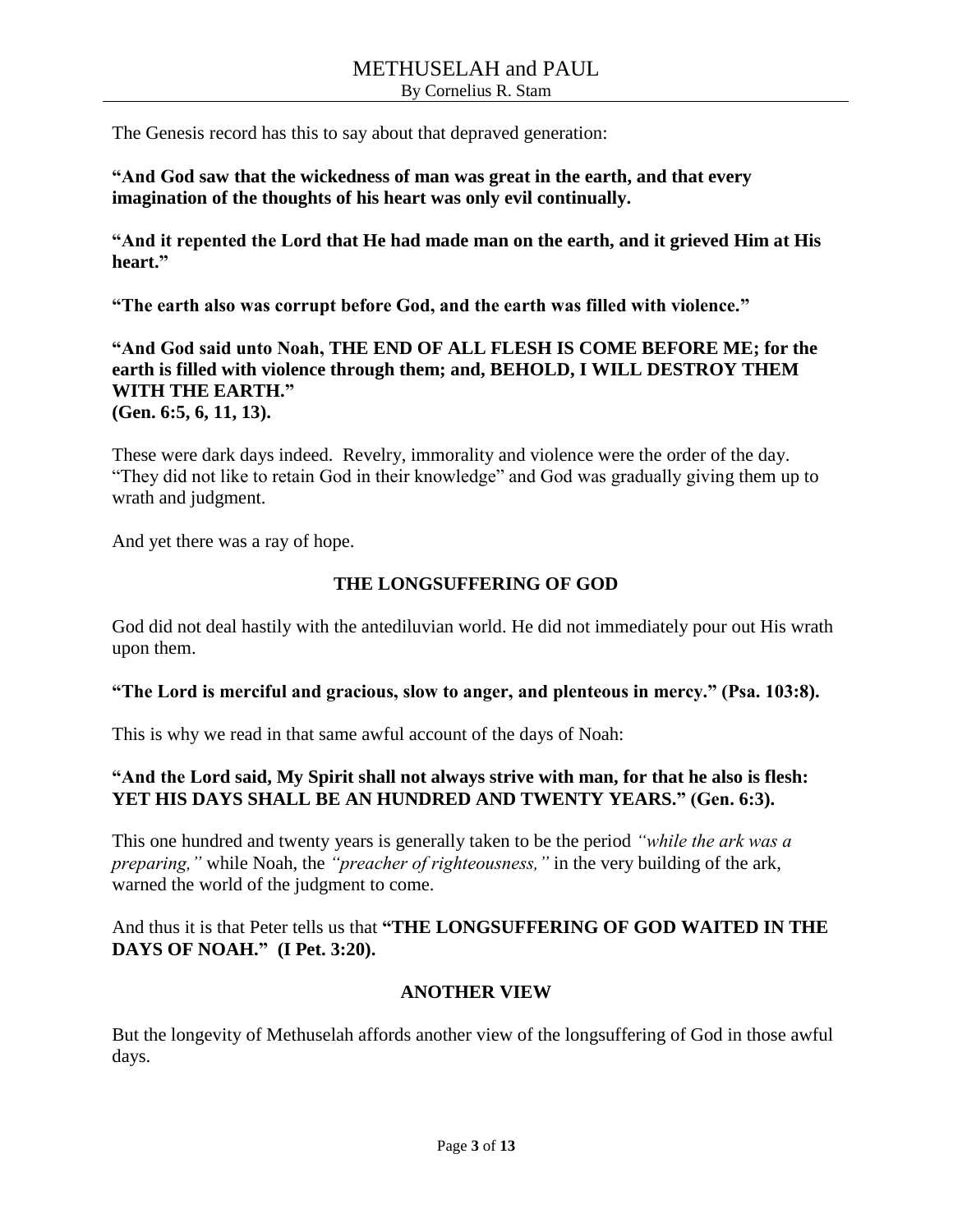In Jude 14 we find that Enoch, Methuselah's father, was a prophet. Among other things he prophesied of the judgment which was to come upon the ungodly world about him.

When Enoch was sixty-five years old he begat a son whom he named Methuselah. That Enoch named his son prophetically seems evident for three reasons which gather forces progressively.

1. Some of our greatest scholars tell us that the name Methuselah means *"When he is dead it shall be sent." What* it was that should be sent seems obvious, for the coming judgment was the very theme of Enoch's prophetic message.

2. Everybody knows that "Enoch walked with God," but most people overlook the fact that "Enoch walked with God AFTER HE BEGAT METHUSELAH, three hundred years…" (Gen. 5:22). This is important. There was apparently some deep, impelling reason for walking with God *from now on,*—some reason greater than the birth of a child into the home. Was it that the life of this child was bound up with the coming judgment,—that God had revealed to Enoch that the flood would come at the death of his son and that, as a solemn announcement from the Lord, he called the babe *Methuselah?* We believe it was, for

3. The flood DID come at the death of Methuselah. That is easy to determine from the record.

Let us see,—and to simplify matters we will use figures instead of words in quoting the ages of those involved.

## **Gen. 5:25, "And Methuselah lived 187 years and begat Lamech:"**

## **Gen. 5:28, "And Lamech lived 182 years and begat a son: And he called his name Noah…"**

187 plus 182 equals 369.

At Noah's birth, then, Methuselah was 369 years old.

# **Gen. 7:11, "In the 600th year of Noah's life…were all the fountains of the great deep broken up, and the windows of heaven were opened."**

369 plus 600 equals 969.

Methuselah, then, was 969 years old when the flood came.

## **Gen. 5:27, "AND ALL THE DAYS OF METHUSELAH WERE NINE HUNDRED SIXTY AND NINE YEARS: AND HE DIED."**

So Methuselah died the year of the flood.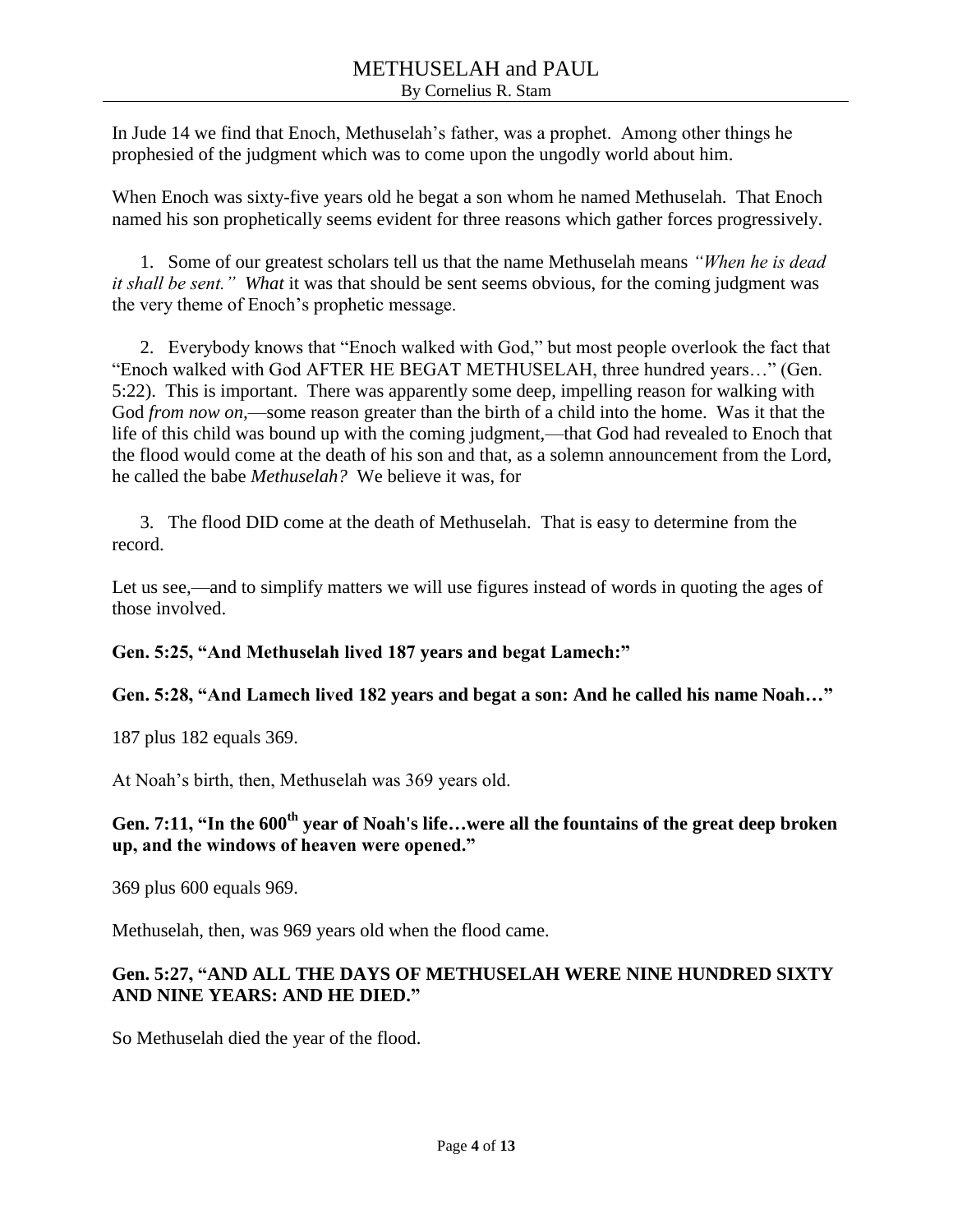There is even a hint that the prophecy was fulfilled to the very day, for Gen. 7:11 reads:

"In the six hundredth year of Noah's life, IN THE SECOND MONTH, THE SEVENTEENTH DAY OF THE MONTH, THE SAME DAY, were all the fountains of the great deep broken up…" We can see no reason for this careful notation of the exact time except to emphasize God's fulfillment of the prophecy exactly on time.

All this throws a flood of light upon Peter's inspired statement that "THE LONGSUFFERING OF GOD WAITED IN THE DAYS OF NOAH." It brings out the love and mercy of God and explains why God allowed Methuselah to live of all men the longest.

Surely the members of Noah's family could and should have said, "*How longsuffering God is!* We thought that He would have cut Methuselah off and judged this vile world long ere this, but the prophet's son has lived to be hundreds of years old."

600—700—800—900—and still he lives on! He is 930 years old now,—that is the age at which Adam died. Will he out live Adam? Yes, still the years add up. Still the longsuffering of God waits! He will not pour out His wrath yet.

Not until Methuselah has become 969 years old—the oldest man of all history—is he taken away and the flood sent.

Now we see why God allowed him to live so long!

And the learned doctor who could not believe such nonsense—who, instead of openly rejecting God's Word, tried to make it mean something else—missed all this.

But what, you say, has Methuselah to do with Paul?

Let us see.

First of all, we must realize that once again the world has been given up to judgment.

#### **THE WORLD AGAIN GIVEN UP**

Our days are very much like "the days of Noah." Surely no honest person, after reading either the history of the past 1900 years or the newspapers of today will be inclined to take issue with Paul for his appraisal of *"this present evil age."*

As long as 4,000 years ago God "gave up" and "scattered" the Gentiles for their open rebellion at the tower of Babel, and chose Abram, saying *"I will make of thee a great nation…and in thee shall all the families of the earth be blessed."* (See Gen. 11:8, 9; 12:1-3 and Rom. 1).

Some 2,000 years later this "great nation" joined the Gentiles in their rebellion and they likewise were given up and scattered. (See Luke 21:24 and Rom. 11).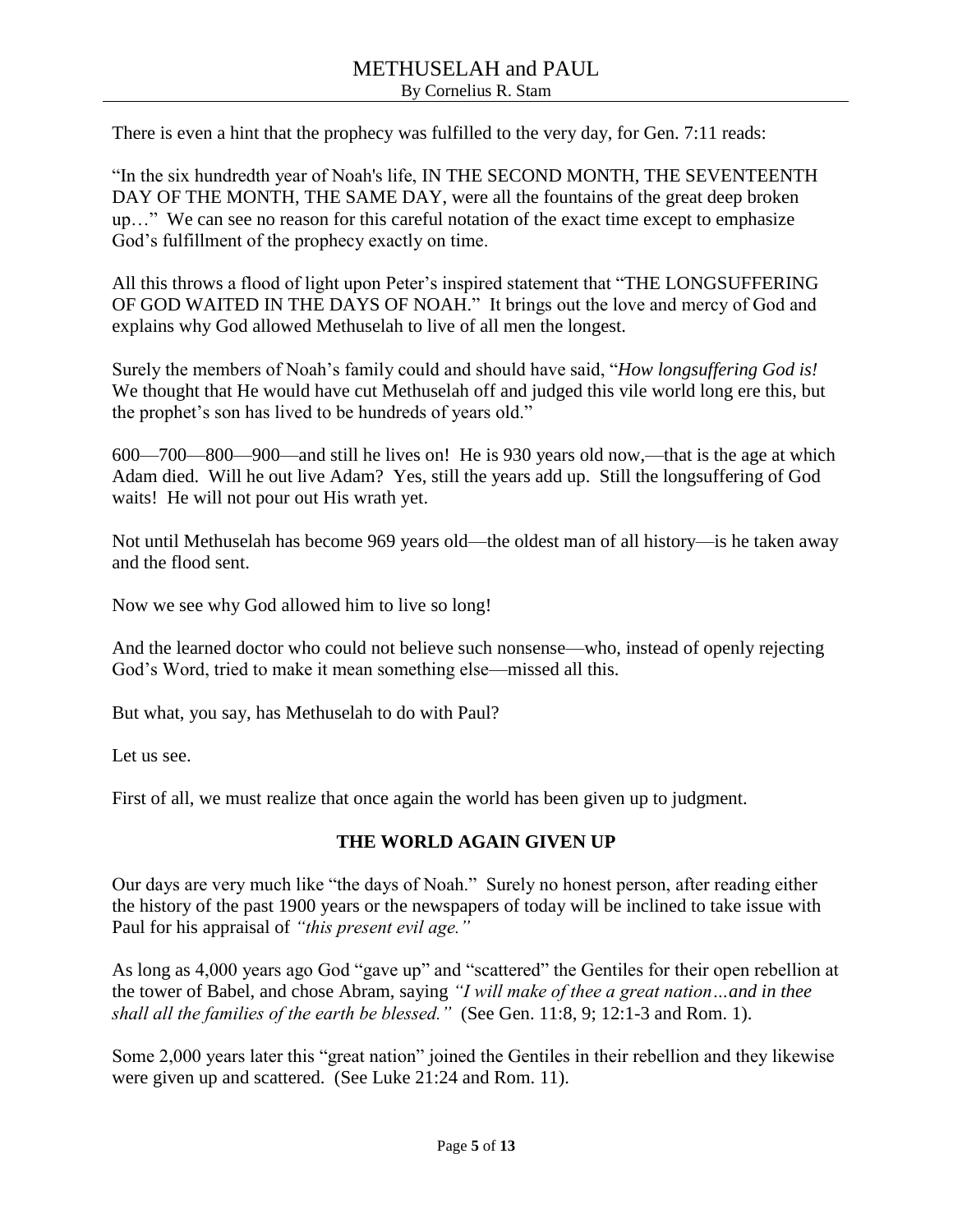It is now approximately 1,900 years since the whole world was condemned to wrath and judgment for the second time.

Not only had God's chosen people crucified His Son, but even after God raised Him from the dead they stood by their act,—threatening, beating and imprisoning those who dared to say He was alive.

Not satisfied with the brutal murders of John the Baptist, Christ and Stephen they went even farther:

**"…And at that time there was a GREAT PERSECUTION against the church which was at Jerusalem; and they were all scattered abroad throughout the regions of Judaea and Samaria, except the apostles." (Acts 8:1).**

Jerusalem, the very center of divine religion in the world, had turned against God and against His Christ.

What God's answer will be is clearly foretold in the Old Testament Scriptures.

**Psa. 2:1-5, "Why do the heathen rage, and the people ["the people of Israel," according to Acts 4:25-28] imagine a vain thing?** 

**"The kings of the earth set themselves, and the rulers take counsel together, against the Lord, and against His anointed, saying,** 

**"Let us break their bands asunder, and cast away their cords from us.**

**"HE THAT SITTETH IN THE HEAVENS SHALL LAUGH: THE LORD SHALL HAVE THEM IN DERISION.**

**"THEN SHALL HE SPEAK UNTO THEM IN HIS WRATH, AND VEX THEM IN HIS SORE DISPLEASURE."**

## **Psa. 110:1, "The Lord said unto my Lord, SIT THOU AT MY RIGHT HAND, UNTIL I MAKE THINE ENEMIES THY FOOTSTOOL."**

According to these two Psalms alone, God will reply to man's rebellion by judging him and making him Christ's footstool. And so it is that once again the world awaits the wrath and judgment of God.

# **PENTECOST AND THE TRIBULATION**

While on earth our Lord predicted that *"As the days of Noah were, so shall also the coming of the Son of man be."* (Matt. 24:37).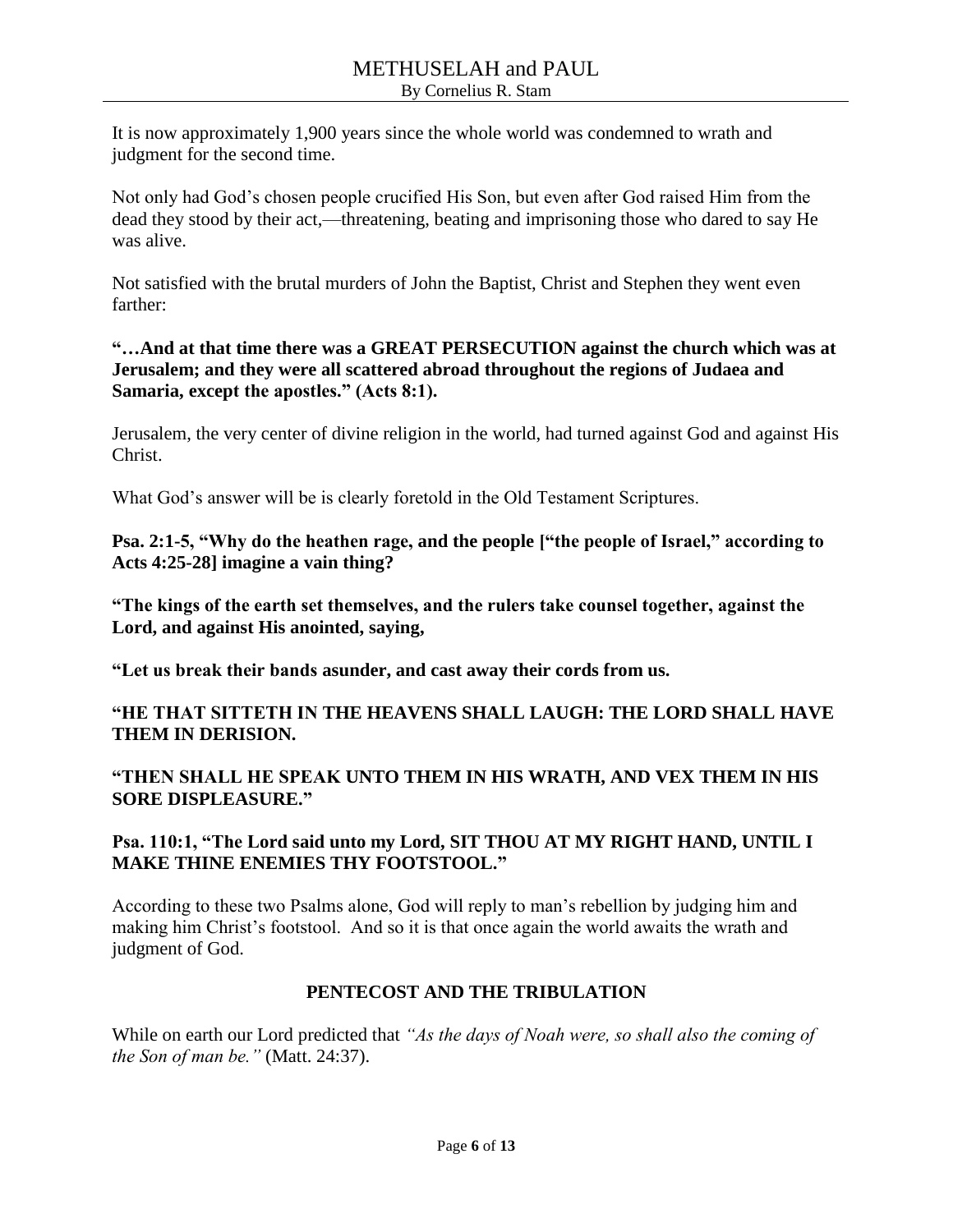At Pentecost, a few years later, it must have seemed that the coming of the Son of man was already very near, for there Peter, pointing to the signs, declared that the "last days" had actually come. (Acts 2:15-20).

This is not strange when we realize that according to both type and prophecy the great tribulation was to follow Pentecost.

In Leviticus 23 the Feast of Trumpets follows the Feast of Pentecost. Since the trumpet in Scripture speaks of war (I Cor. 14:8), this arrangement seems to indicate clearly that after Pentecost, the next number on God's program was to be the great tribulation,—God's declaration of war on a Christ-rejecting world.

Also in Joel's prophecy concerning the "last days," the pouring out of the Spirit is followed by the terrors which usher in the "day of the Lord." (See Joel 2:28-31). Little wonder that Joel 2 contains such phrases as "BLOW YE THE TRUMPET" and "SOUND THE ALARM!"

It was Israel's response to Pentecost which was to bring about the fulfillment of the next number on God's prophetic program,—the blowing of trumpets and God's declaration of WAR.

But that was 1900 years ago, and still judgment has not fallen.

#### **THE JUDGMENT DELAYED**

The apostle Peter, who has so much to say about the return of Christ to judge and reign, also has something to say about the delay in His return.

About 27 years after Pentecost Peter wrote these significant words:

**"Knowing this first, that there shall come in the last days SCOFFERS, walking after their own lusts,**

## **"And saying, WHERE IS THE PROMISE OF HIS COMING? FOR SINCE THE FATHERS FELL ASLEEP, ALL THINGS CONTINUE AS THEY WERE FROM THE BEGINNING OF THE CREATION." (II Pet. 3:3, 4).**

Mark well that these are not the children of God crying "How long!" but *scoffers*, to whom the promise of the Lord's return seems an empty threat. His long absence causes them to mock at the idea that He will return in judgment.

To this the apostle replies:

## **"BUT, BELOVED, BE NOT IGNORANT OF THIS ONE THING, THAT ONE DAY IS WITH THE LORD AS A THOUSAND YEARS, AND A THOUSAND YEARS AS ONE DAY." (II Pet. 3:8).**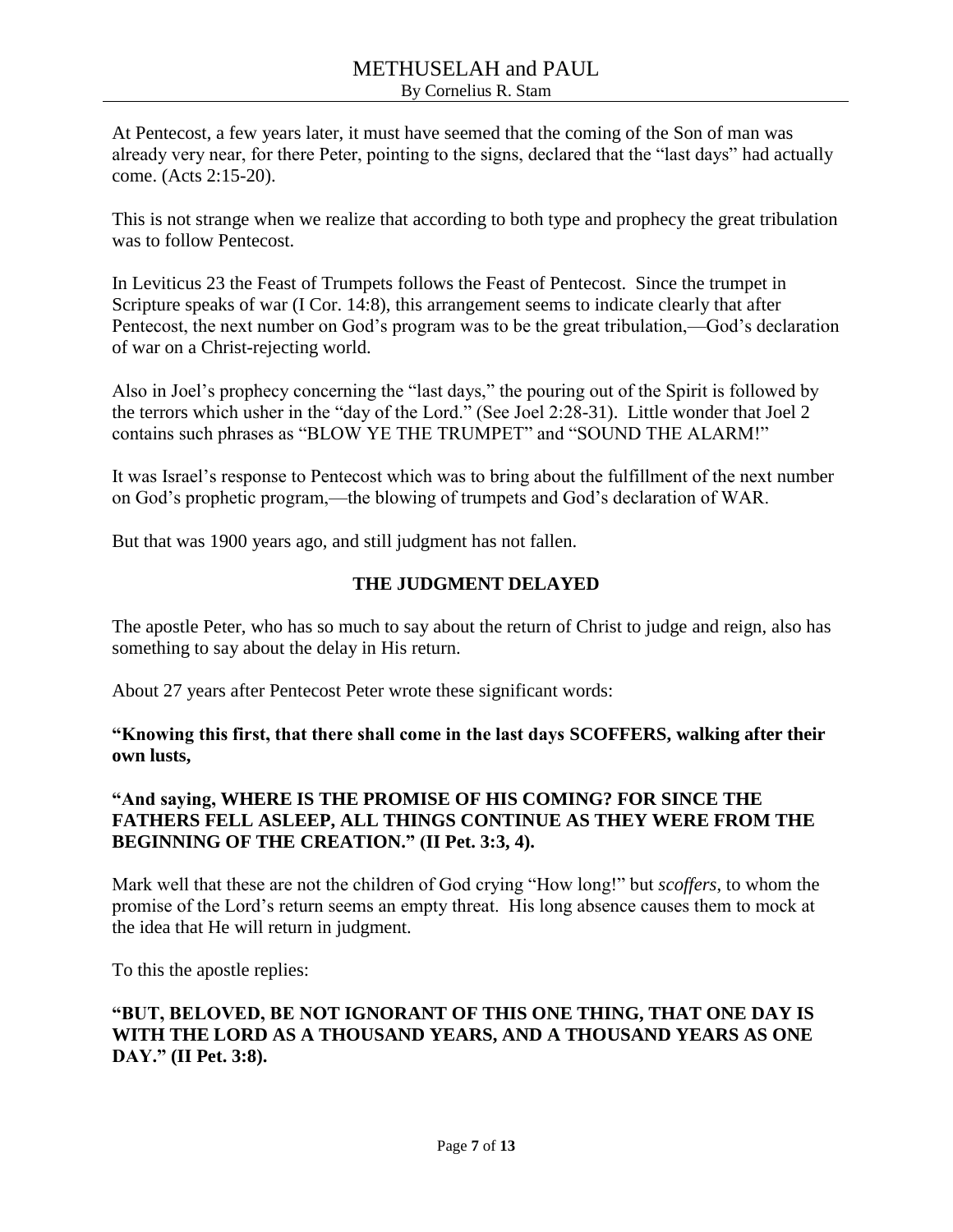Let us thank God that this is not the poor excuse of some modern preacher for the Lord's continued absence. This was written by Peter at the *dawn* of the age of grace.

This element of timelessness is important in the consideration of the delay in the Lord's return, but let us first consider the verse in its context.

#### **SLACKNESS OR LONGSUFFERING?**

Has one day ever seemed like a thousand years to you?

We have heard people say, perhaps, that one day seemed like a month, but one day could scarcely seem like 1,000 years to any of us for few of us have lived to be 100 years!

#### **"But beloved…ONE DAY IS WITH THE LORD AS A THOUSAND YEARS…"**

We are so careless about the passing of time. We take God's mercy for granted and allow the moments to fly by as if they meant nothing to Him,—as if it made little difference to Him how long the rejection of Christ continued.

But God is not so indifferent about the passing of time.

He sees the hatred, the greed, the oppression, the murder, the theft, the adultery,—and He *hates* it. He knows the wickedness that has left millions lying dead in the battlefields of the world and other millions mourning and hopeless, sick and wounded, starving and homeless,—and His holy nature burns with wrath against it.

God is of purer eyes than to behold iniquity and is keenly conscious of every moment that it continues.

Then why does He not send Christ to put a stop to it all?

The very facts we have been considering should prepare us for Peter's explanation of the delay.

#### **"The Lord is NOT SLACK concerning His promise, as some men count slackness; but is L-O-N-G-S-U-F-F-E-R-I-N-G to us-ward, NOT WILLING THAT ANY SHOULD PERISH, BUT THAT ALL SHOULD COME TO REPENTANCE." (II Pet. 3:9)**

The scoffers laugh at the idea that Christ will return, and declare that everything is the same as it always was. They *presume* that the delay in Christ's return indicates that He has *forgotten* or is *indifferent* or is *helpless* to do anything about world conditions,—*or even that He does not exist at all!*

But they are wrong, and the apostle, in preparing God's people for the delay, explains that the very opposite is the case. It is not slackness but *longsuffering*, not indifference but *self-control*, not weakness but *strength*.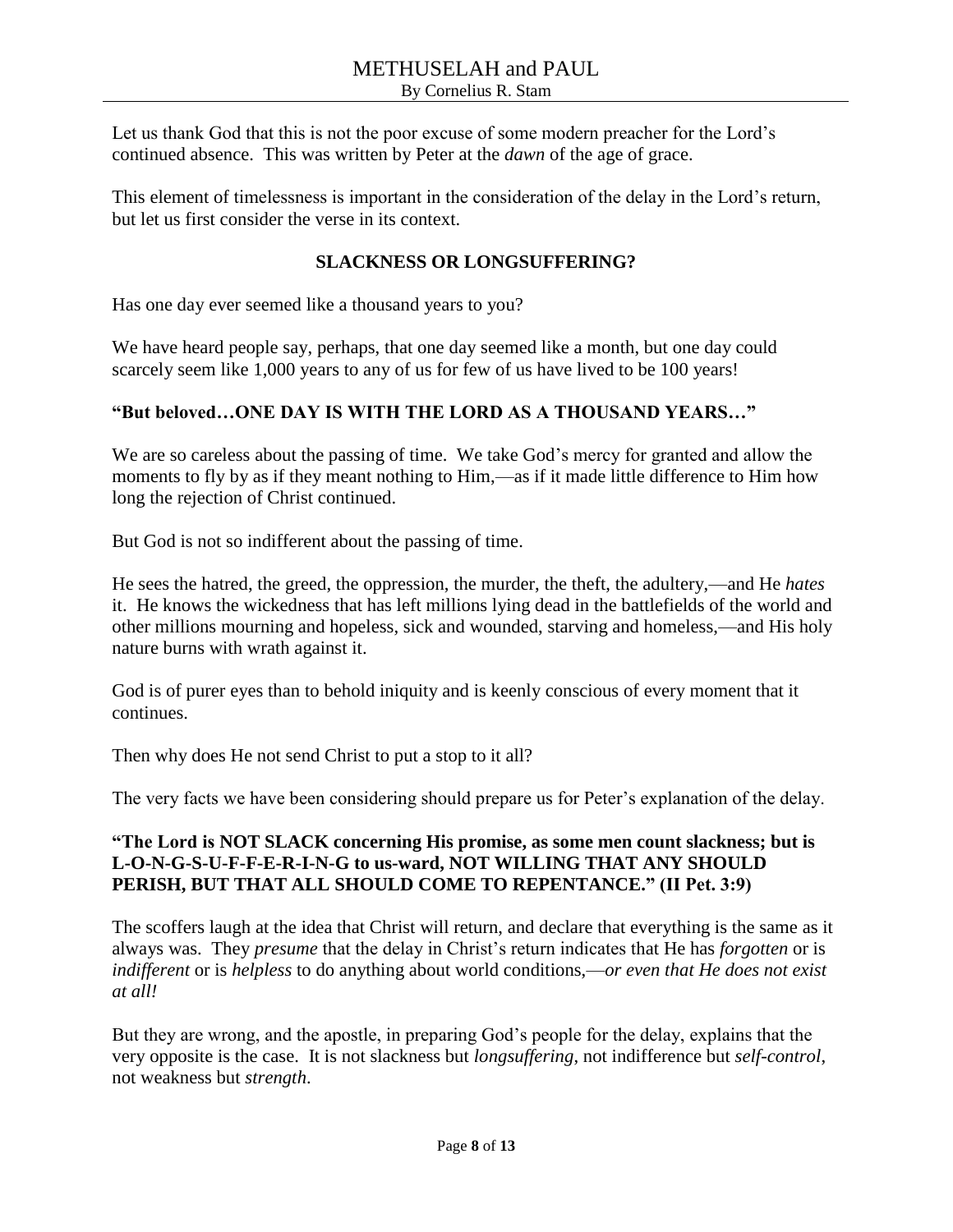When mother's Johnny finds it hard to be good,—when he has an off day,—which requires the greater strength of character, to lose her temper and beat him thoughtlessly, or to exercise selfrestraint and discipline him wisely?

Or let us put it this way:

Here, let us say, is a steam boiler containing hundreds of pounds of steam pressure. We increase the pressure. The pressure gauge goes up and up, until finally there is a terrific explosion.

When did the boiler show its strength, when it held the steam or when it exploded? When it *contained* it, of course.

True, it may have *seemed* stronger when it exploded. It may have sent pipes and fittings flying. It may have broken heavy beams and shattered doors and windows, but had the boiler been stronger it would not have exploded so soon. Indeed, it was the weakness of the boiler that caused it to explode at all.

Does God ever "explode?" Certainly not. His mighty power is always under control. Augustine has said that "God is *patient* because He is *eternal*." It is not slackness but sublime self-restraint that causes Him to postpone the day of wrath.

Those who complain about the silence of God and His seeming indifference to the world's distress, should reflect that when God sent the Prince of Peace into the world they nailed Him to a tree, crying *"Away with Him!"* And they went farther than that, rejecting the glorified, risen Christ, as they had rejected the lowly Jesus.

God cannot speak again until He speaks in wrath. This is the next number of the prophetic program, but rather than speak in wrath He holds His peace and lingers in mercy over this wicked scene.

## **METHUSELAH AND PAUL**

After telling us not to count the delay slackness, Peter advises us how we should account for it,—and here is where Paul comes in.

## **II Pet. 3:9, "The Lord is NOT SLACK concerning His promise…but is LONGSUFFERING…"**

## **II Pet. 3:15, "And account that the longsuffering of our Lord is S-A-L-V-A-T-I-O-N, EVEN AS OUR BELOVED BROTHER PAUL ALSO ACCORDING TO THE WISDOM GIVEN UNTO HIM HATH WRITTEN UNTO YOU."**

Yes, the longsuffering of our Lord spells one big, blessed word,—S-A-L-V-A-T-I-O-N.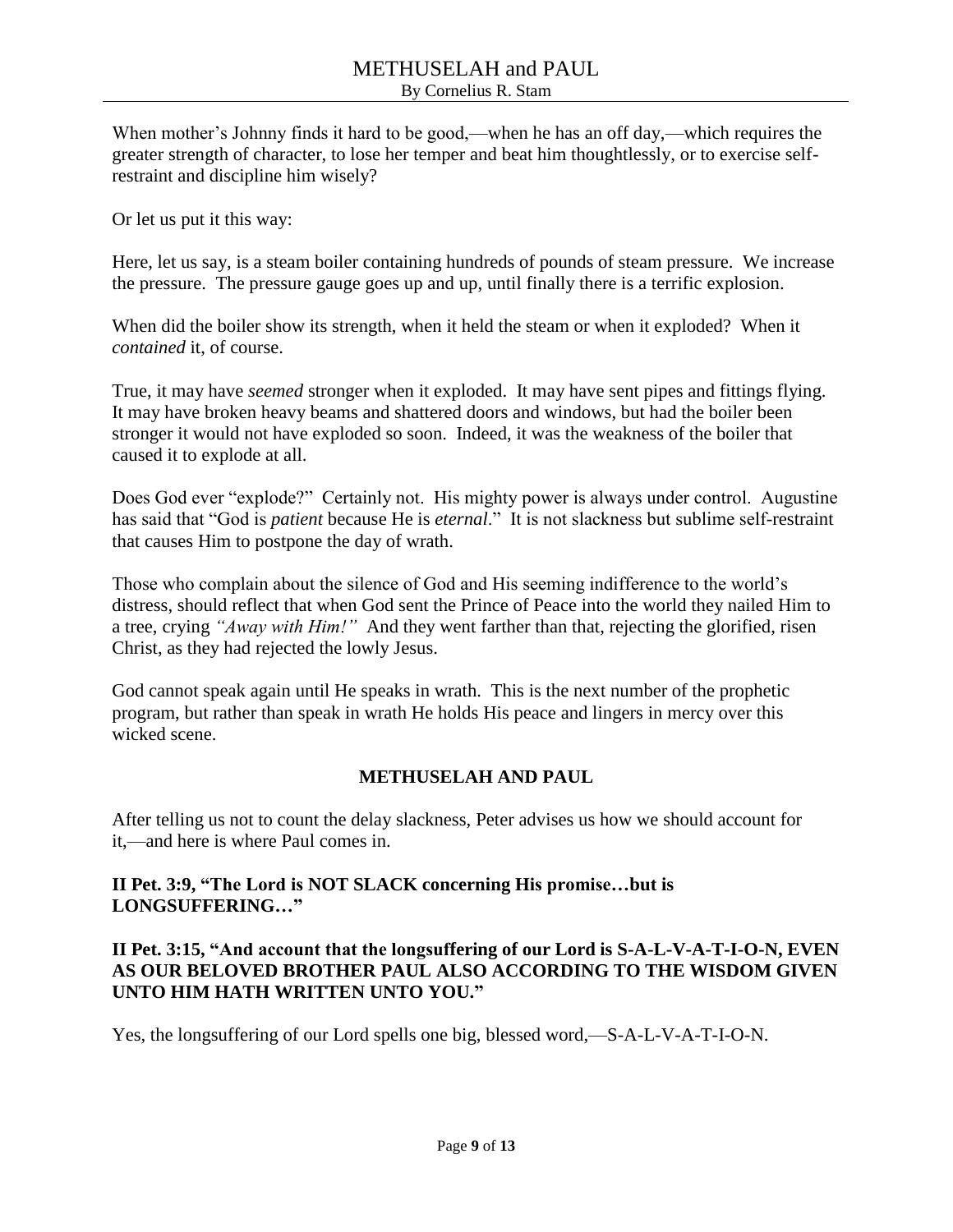Now, while Peter's ministry at Pentecost had Israel's *acceptance* of Christ in view and anticipated His soon return to earth to reign on David's throne, Paul's subsequent ministry had the *rejection* of Christ in view and explained His continued absence.

We may long for the Lord Jesus to come and receive us to Himself, but let us never forget that as long as our Savior remains seated at the right hand of God the judgment of the nations cannot come.

In the meantime salvation is offered to sinners everywhere,—not on the basis of any covenant, but by grace,—not according to Old Testament prophecy, but according to the revelation of the mystery revealed to Paul; not in return for works of righteousness, but as a free gift of God.

#### **"Who hath saved us, and called us with an holy calling, not according to our works, but according to His own purpose and grace, which was given us in Christ Jesus before the world began." (II Tim. 1:9).**

We must remember here, that Paul was not only the revelator, but also the supreme *demonstration* of God's grace.

As in the days of Noah there was one person to whom men could point as an example of God's longsuffering, so it is in this age.

In I Tim. 1:12-15 we find these words, written by Paul to his son in the faith:

## **"And I thank Christ Jesus our Lord, who hath enabled me, for that He counted me faithful, putting me into the ministry;**

**"Who was before A BLASPHEMER, and A PERSECUTOR, and INJURIOUS: but I obtained mercy, because I did it ignorantly in unbelief.**

## **"AND THE GRACE OF OUR LORD WAS EXCEEDING ABUNDANT with faith and love which is in Christ Jesus.**

## **"This is a faithful saying, and worthy of all acceptation, that Christ Jesus came into the world to save SINNERS; OF WHOM I AM CHIEF."**

We must be careful not to make this passage teach that Paul was the *worst* of sinners. It does not say that. It says *chief*, and "chief" does not mean *worst*, nor exactly *first*, but *foremost*. It has to do with *rank*. Hence we find Luke speaking of the *"chief men of the city," "a chief city of…Macedonia," "chief women"* and *"chief man of the island"* in Acts 13:50, 16:12, 17:4 and 28:7.

As we think of the Gentiles in rebellion and the Jews joining the rebellion we must not forget Saul's place in the rebellion.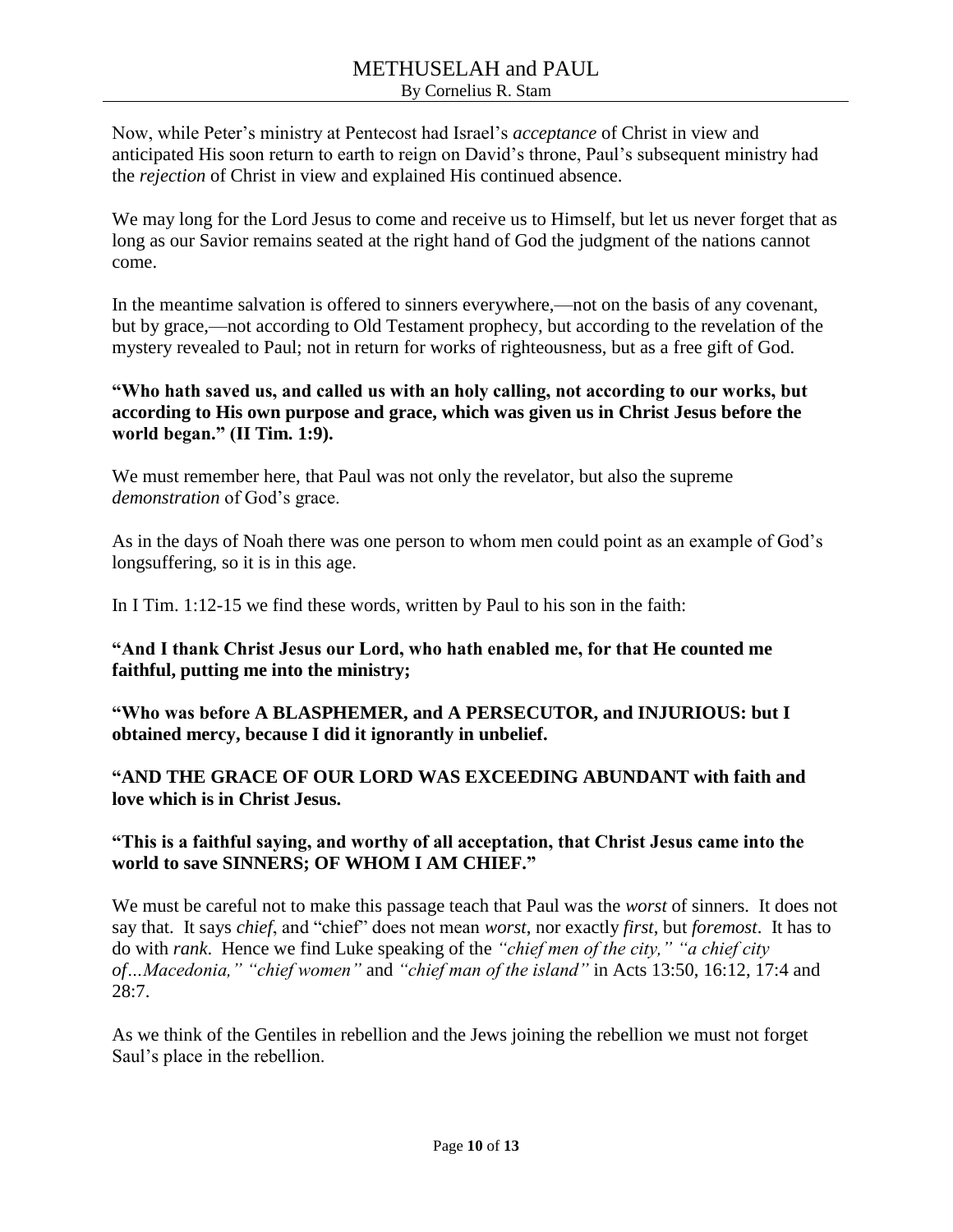In Acts 8, where we read about the great persecution which arose against the followers of Christ, Saul of Tarsus is singled out as the greatest persecutor of all. It says of him, and of him alone: "AS FOR SAUL, HE MADE HAVOCK OF THE CHURCH…" And he himself writes to the Galatians: "Ye have heard…HOW THAT BEYOND MEASURE I PERSECUTED THE CHURCH OF GOD, AND WASTED IT [LAID IT WASTE]." (Gal. 1:13). Add to these two statements the many details which both Luke and he himself supply concerning his mad and relentless persecution of the believers and you will have some idea of the part he played as the *leader* of the rebellion against Christ.

**"And Saul, yet breathing out threatenings and slaughter against the disciples of the Lord, went unto the high priest,**

**"And desired of him letters to Damascus to the synagogues, that if he found any of this way, whether they were men or women, he might bring them bound unto Jerusalem." (Acts 9:1, 2).**

But on the way to Damascus, God opened the heavens, reached down and,—*SAVED* him!

And notice, after calling himself the chief of sinners, Paul tells *why* God saved him:

#### **I Tim. 1:16, "Howbeit FOR THIS CAUSE I obtained mercy, that IN ME FIRST Jesus Christ might shew forth ALL LONGSUFFERING, for A PATTERN to them which should hereafter believe on him to life everlasting."**

This was the man whom God was to send forth with the blessed gospel of the grace of God and God was to use him as the great example of that grace. In this passage the word "first" is the very same word which is translated "chief" in I Tim. 1:15. Paul was the *foremost* example of God's longsuffering.

His conversion, of course, foreshadowed the conversion of Israel, who, like Saul of Tarsus, will turn to Christ when they behold Him in His glory. However, he has an even closer relationship to us.

In I Cor. 15:8 the apostle says that "*last of all He* [Christ] *was seen of me also, as of one born out of due time."*

The phrase "out of due time" is more correctly "before due time," and alludes to the fact that *"in due time"* Israel will be saved.

But let us ask a few questions here.

When is the due time for Israel to be saved?

You say, That has not yet come. It is still future according to Rom. 11:26.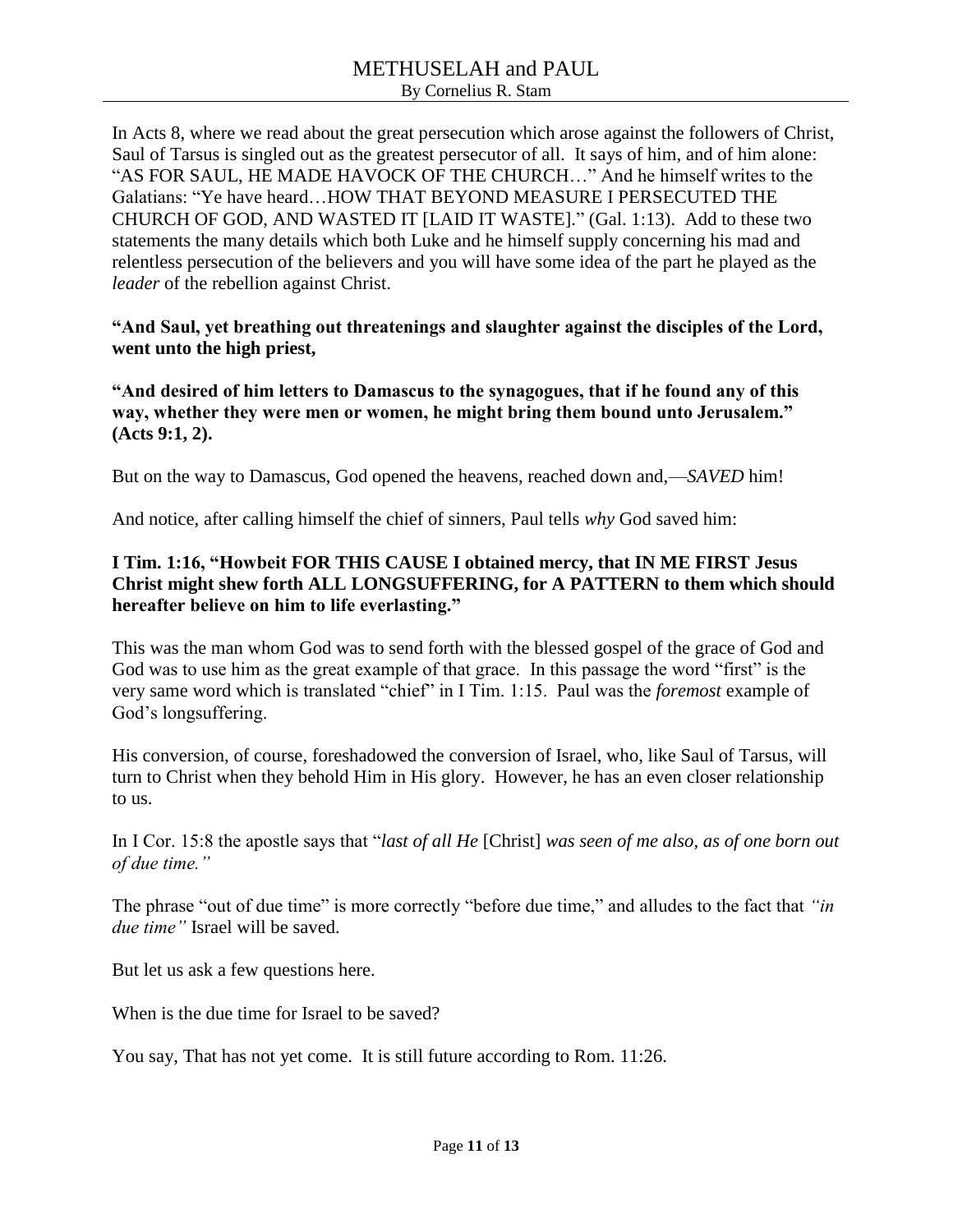And when is the due time for the Gentiles to be saved? You say, that too is future, for according to prophecy the Gentiles were to be saved *through* Israel.

Then are believers today being saved *in* or *out* of due time, as far as prophecy is concerned?

Like Paul, both Jews and Gentiles today are being saved OUT OF DUE TIME,—not according to the covenants but by grace,—not in fulfillment of prophecy but according to God's secret purpose, *the mystery*.

**"For this cause I Paul, the prisoner of Jesus Christ for you Gentiles,**

**"If ye have heard of THE DISPENSATION OF THE GRACE OF GOD which is given me to you-ward:**

## **"How that BY REVELATION HE MADE KNOWN UNTO ME THE MYSTERY…" (Eph. 3:1-3).**

So Paul was both the custodian of the grace of God and the supreme demonstration of it.

As in that day men could point to Methuselah as evidence of God's longsuffering, so today we can point to Paul. That, as we have seen, was one of the particular reasons why God saved him,—"that in me first Jesus Christ might show forth ALL LONGSUFFERING."

As Methuselah demonstrated the *length* of God's longsuffering, Paul demonstrates the *breadth* of it.

## **WHEN WILL IT END?**

Once again we are living in a particularly *evil* age.

Once again the world has been given up to judgment.

Once again the longsuffering of God waits.

Once again a *person* symbolizes God's longsuffering.

Once again the Holy Spirit strives with men.

When will it end? When will the day of grace draw to a close?

Let us consider again II Pet. 3:8.

## **"But, beloved, be not ignorant of this one thing, that ONE DAY IS WITH THE LORD AS A THOUSAND YEARS, AND A THOUSAND YEARS AS ONE DAY."**